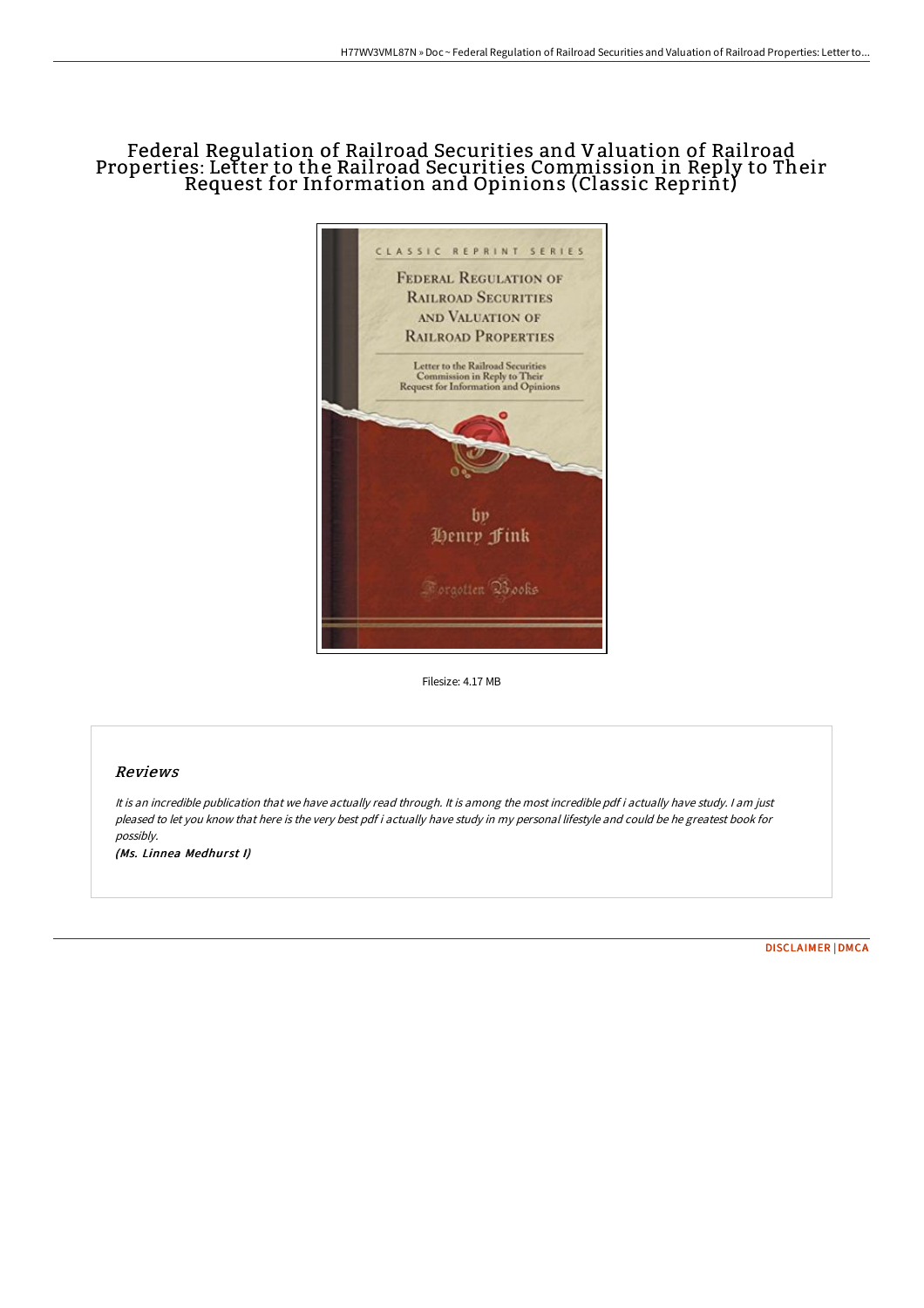### FEDERAL REGULATION OF RAILROAD SECURITIES AND VALUATION OF RAILROAD PROPERTIES: LETTER TO THE RAILROAD SECURITIES COMMISSION IN REPLY TO THEIR REQUEST FOR INFORMATION AND OPINIONS (CLASSIC REPRINT)

## Φ **DOWNLOAD PDF**

Forgotten Books, United States, 2015. Paperback. Book Condition: New. 229 x 152 mm. Language: English . Brand New Book \*\*\*\*\* Print on Demand \*\*\*\*\*.Excerpt from Federal Regulation of Railroad Securities and Valuation of Railroad Properties: Letter to the Railroad Securities Commission in Reply to Their Request for Information and Opinions Dear Sir: - In answer to your communication of the 10th instant, I submit the following: 1. The advocates of the supervision and control by the Federal Government over the issuance of stocks and bonds by interstate railroads appear to have two objects in view; the protection of the investors in such securities against over-capitalization and the protection of shippers against unreasonable railroad rates by restricting the income of such roads to what may be considered a reasonable return on the fair value of the property used in the public service. I do not believe that either of these objects can be attained by the proposed regulation. Moreover, I think that such regulation is not needed and that it would create conditions that must prove harmful to the public welfare. It would certainly have a tendency to impair the credit of the corporations and render it difficult to borrow the money they need in giving the public adequate and efficient services. For these and other reasons, I deem such regulation to any extent or by any methods undesirable. 2. I am not competent to express an opinion as to whether the commerce clause of the constitution, when stretched to its utmost limits, would enable the Federal Government to legally exercise control over the securities of corporations which were created by the states and which are subject to state laws. If such control is not exclusive and the corporations are made subject to both Federal and state regulation in this matter,...

Read Federal Regulation of Railroad Securities and Valuation of Railroad Properties: Letter to the Railroad Securities [Commission](http://techno-pub.tech/federal-regulation-of-railroad-securities-and-va.html) in Reply to Their Request for Information and Opinions (Classic Reprint) Online Download PDF Federal Regulation of Railroad Securities and Valuation of Railroad Properties: Letter to the Railroad Securities [Commission](http://techno-pub.tech/federal-regulation-of-railroad-securities-and-va.html) in Reply to Their Request for Information and Opinions (Classic Reprint)